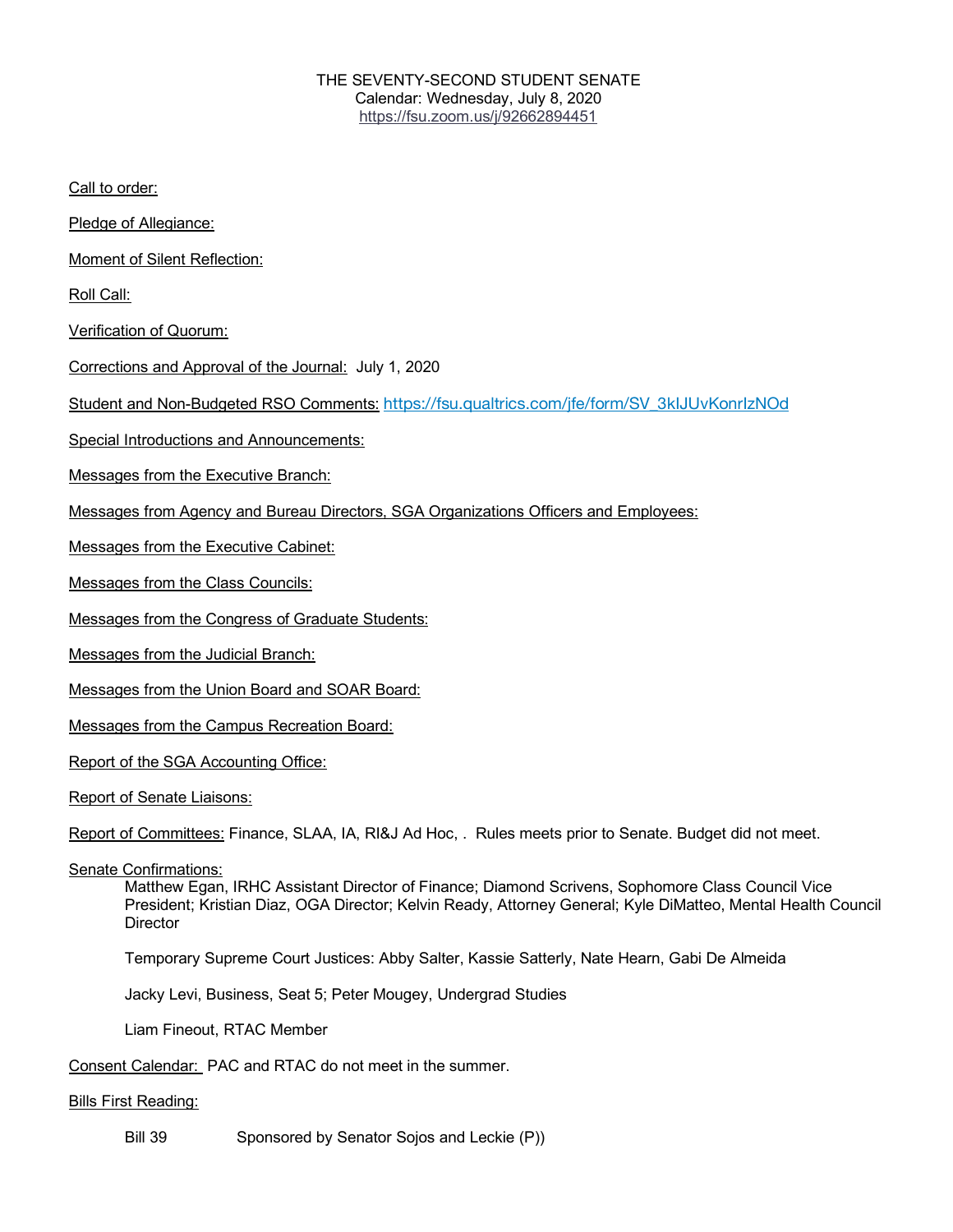|                | Amending Student Body Statutes Chapter 807.6K regarding funding board budgets in the fall.<br>REFERRED TO FINANCE THEN JUDICIARY, 2.19.<br>TABLED IN FINANCE, 2.25, 3.10, 3.31, 4.14, 6.2, 6.16, 7.7.                                                                                |
|----------------|--------------------------------------------------------------------------------------------------------------------------------------------------------------------------------------------------------------------------------------------------------------------------------------|
| <b>Bill 57</b> | Sponsored Sojos and Adamyk (P)<br>Amending Student Body Statutes 807.6 clarifying advertising regarding RSOs.<br><b>REFERRED TO FINANCE THEN JUDICIARY, 3.4.</b><br>TABLED IN FINANCE, 3.10, 3.31, 4.14, 6.2, 6.16, 7.7.                                                             |
| <b>Bill 58</b> | Sponsored by Senator Sojos (P)<br>Amending Student Body Statutes 807.6G clarifying funding to organizations.<br>REFERRED TO FINANCE THEN JUDICIARY, 3.4.<br>TABLED IN FINANCE, 3.10, 3.31, 4.14, 6.2, 6.16, 7.7.                                                                     |
| Bill 68        | Sponsored by Senator Sojos (P)<br>Amending Student Body Statutes Chapter 807.6 regarding RTAC. REFERRED TO<br>FINANCE, THEN JUDICIARY, 3.11. PASSED IN JUDICIARY OUT OF SEQUENCE, 4.6.<br><b>TABLED IN FINANCE, 7.7</b>                                                              |
| <b>Bill 72</b> | Sponsored by Senator Primozic (P)<br>Amending Student Body Statutes Chapter 303.2 regarding TLI Leadership.<br><b>REFERRED TO IA THEN JUDICIARY, 3.11.</b><br>PASSED IA, 4.14.                                                                                                       |
| <b>Bill 75</b> | Sponsored by Senator Sojos (P)<br>Amending Student Body Statutes Chapter 807.6G regarding travel funding limits.<br>REFERRED TO FINANCE THEN JUDICIARY, 4.1, TABLED IN FIANNCE, 7.7.                                                                                                 |
| Bill 86        | Sponsored by Senator Dodson (P), Stinson, and Adams (Co)<br>Amending Student Body Statutes Chapter 100.5 to add Deputy Treasurer and members of the<br>Executive Office to the list of major positions. REFERRED TO JUDICIARY, THEN IA, 7.1<br>AMENDED AND PASSED IN JUDICIARY, 7.7. |
| Bill 87        | Sponsored by Senator Ryan (P)<br>Amending Student Body Statutes Chapter 802.4 with regards to Public Advertisement of<br>events. REFERRED TO FINANCE, THEN JUDICIARY, 7.1. TABLED IN FINANCE, 7.7.                                                                                   |
| <b>Bill 90</b> | Sponsored by Senator Murcia (P) and Chabot (Co)<br>Amending Student Body Statutes Chapter 404 regarding Senate terms and applications.<br>REFERRED TO JUDICIARY, THEN RULES, 7.1<br>AMENDED AND PASSED IN JUDICIARY, 7.7.                                                            |
| <b>Bill 91</b> | Sponsored by Senator Mougey (P) and Adamyk (Co)<br>Amending Student Body Statutes Chapter 807 with regards to updating "SOAR Board" to<br>"Engagement Ambassadors." REFERRED TO FINANCE, THEN JUDICIARY, 7.1.<br><b>PASSED IN FINANCE, 7.7.</b>                                      |
| <b>Bill 92</b> | Sponsored by Senator J. Alvarez, Chabot (P) and Murcia (Co)<br>Amending Student Body Statutes Chapter 304.3 with regards to the candidate screening<br>process. REFERRED TO JUDICIARY, IA, THEN RULES, 7.1                                                                           |
| <b>Bill 93</b> | Sponsored by Senator J. Alvarez<br>Amending Student Body Statutes Chapter 211 to add SGA Indigenous Land Acknowledgment.<br>REFERRED TO SLAA, JUDICIARY, THEN RULES, 7.1<br>TABLED IN SLAA, 7.7.                                                                                     |
| Bill 94        | Sponsored by Senators J. Alvarez & Murcia (P)<br>Amending Student Body Statutes Chapter 307.3 regarding forwarding letters. REFERRED TO<br>IA, JUDICIARY, THEN RULES, 7.1. AMENDED AND PASSED IN IA, 7.7.                                                                            |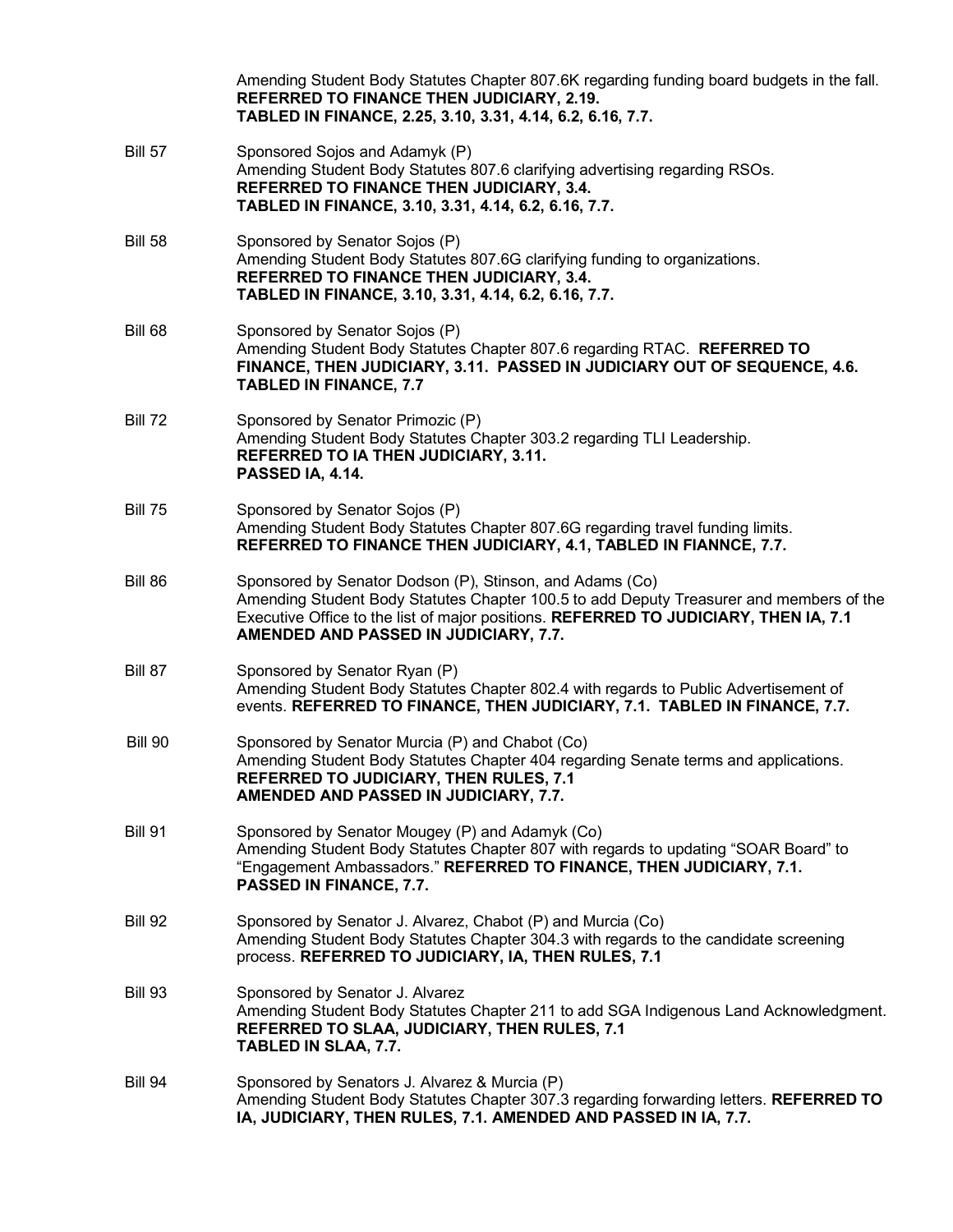| <b>Bill 95</b> | Sponsored by Senator J. Alvarez (P)<br>Amending Student Body Statutes Chapter 203.6 regarding publishing of minutes for all<br>meetings. REFERRED TO SLAA, JUDICIARY, THEN RULES, 7.1<br>TABLED IN SLAA, 7.7.                       |
|----------------|-------------------------------------------------------------------------------------------------------------------------------------------------------------------------------------------------------------------------------------|
| <b>Bill 96</b> | Sponsored by Senators J. Alvarez & Leckie (P)<br>Amending Student Body Statutes Chapter 400.5 regarding abstentions. REFERRED TO<br><b>JUDICIARY, THEN RULES, 7.1</b>                                                               |
| Bill 97        | Sponsored by Senators Leckie & J. Alvarez (P)<br>Amending Student Body Statutes Chapter 100.5 and 421 to create non-voting delegates of the<br>Student Senate. REFERRED TO SLAA, JUDICIARY, THEN RULES, 7.1<br>TABLED IN SLAA, 7.7. |

# **Bills Second Reading:**

| Bill 62        | Sponsored by Senator Villacorta & Gnanam (P), Murcia (Co)<br>Amending Student Body Statutes Chapter 1005.5 regarding amendments. GNANAM ADDED<br>AS PRIMARY SPONSOR AND MURCIA AS COSPONSOR BY VILLACORTA AND<br>PORTER. REFERRED TO JUDICIARY, 3.4. AMENDED AND PASSED IN JUDICIARY, 3.9.<br>Weber moves to send back to committee, Sojos seconds, Maymon objects. Ready calls the<br>question, England seconds, 29-12-0 REMANDED, 3.11.<br>TABLED IN JUDICIARY, 3.30. TABLED IN JUDICIARY, 4.6. PASSED IN JUDICIARY, 6.1. |
|----------------|-----------------------------------------------------------------------------------------------------------------------------------------------------------------------------------------------------------------------------------------------------------------------------------------------------------------------------------------------------------------------------------------------------------------------------------------------------------------------------------------------------------------------------|
| <b>Bill 66</b> | Sponsored by Senators Villacorta & Acanda (P)<br>Amending Student Body Statutes Chapter 307 regarding changing the SGA application.<br>REFERRED TO INTERNAL AFFAIRS THEN TO JUDICIARY, 3.4.<br>PASSED IN IA, 3.31. PASSED IN JUDICIARY, 4.6.                                                                                                                                                                                                                                                                                |
| <b>Bill 79</b> | Sponsored by Senator Lavender and Ready (P)<br>Amending Student Body Statutes Chapter 300.2.<br>REFERRED TO JUDICIARY, 4.15. PASSED IN JUDICIARY, 6.1.                                                                                                                                                                                                                                                                                                                                                                      |
| Bill 80        | Sponsored by Senator Lavender and Ready (P)<br>Amending Student Body Statutes Chapter 300.4<br>REFERRED TO JUDICIARY, 4.15. PASSED THEN TABLED IN JUDICIARY, 6.1.<br>AMENDED AND PASSED IN JUDICIARY, 6.15.                                                                                                                                                                                                                                                                                                                 |
| <b>Bill 81</b> | Sponsored by Senator Lavender and Ready (P)<br>Amending Student Body Statutes Chapter 300.5.<br>Lavender moved to put a bill on first reading, seconded by Leckie, no objections, 4.15.<br>REFERRED TO JUDICIARY, 4.15. PASSED THEN TABLED IN JUDICIARY, 6.1.<br>AMENDED AND PASSED IN JUDICIARY, 6.15.                                                                                                                                                                                                                     |
| <b>Bill 82</b> | Sponsored by Senator Lavender and Ready (P)<br>Amending Student Body Statutes Chapters 300-302.<br>Lavender moved to put a bill on first reading, seconded by Leckie, no objections, 4.15.<br>REFERRED TO JUDICIARY, 4.15. PASSED THEN TABLED IN JUDICIARY, 6.1. PASSED<br>AS AMENDED IN JUDICIARY, 6.23.                                                                                                                                                                                                                   |
| <b>Bill 85</b> | Sponsored by Senator Leckie (P), Adamyk, Porter, Murcia, Waters, Kilinc, Martin (Co)<br>Amending Student Body Statutes Chapter 300 with regards to the Attorney General.<br>REFERRED TO JUDICIARY, 5.20. TABLED IN JUDICIARY, 6.1. PASSED AS AMENDED<br>IN JUDICIARY, 6.23.                                                                                                                                                                                                                                                 |
| Bill 83        | Sponsored by Dean (P) and Fahey (Co)<br>An allocation of \$2000 from Senate Projects to the ProfessioNole Clothing Closet.<br>Dean moves to put a bill on first reading, seconded by Gonzalez, no objections, 4.15.<br>REFERRED TO SLAA THEN BUDGET, 4.15. PASSED IN SLAA, 6.1. AMENDED AND<br>PASSED IN BUDGET, 6.2.                                                                                                                                                                                                       |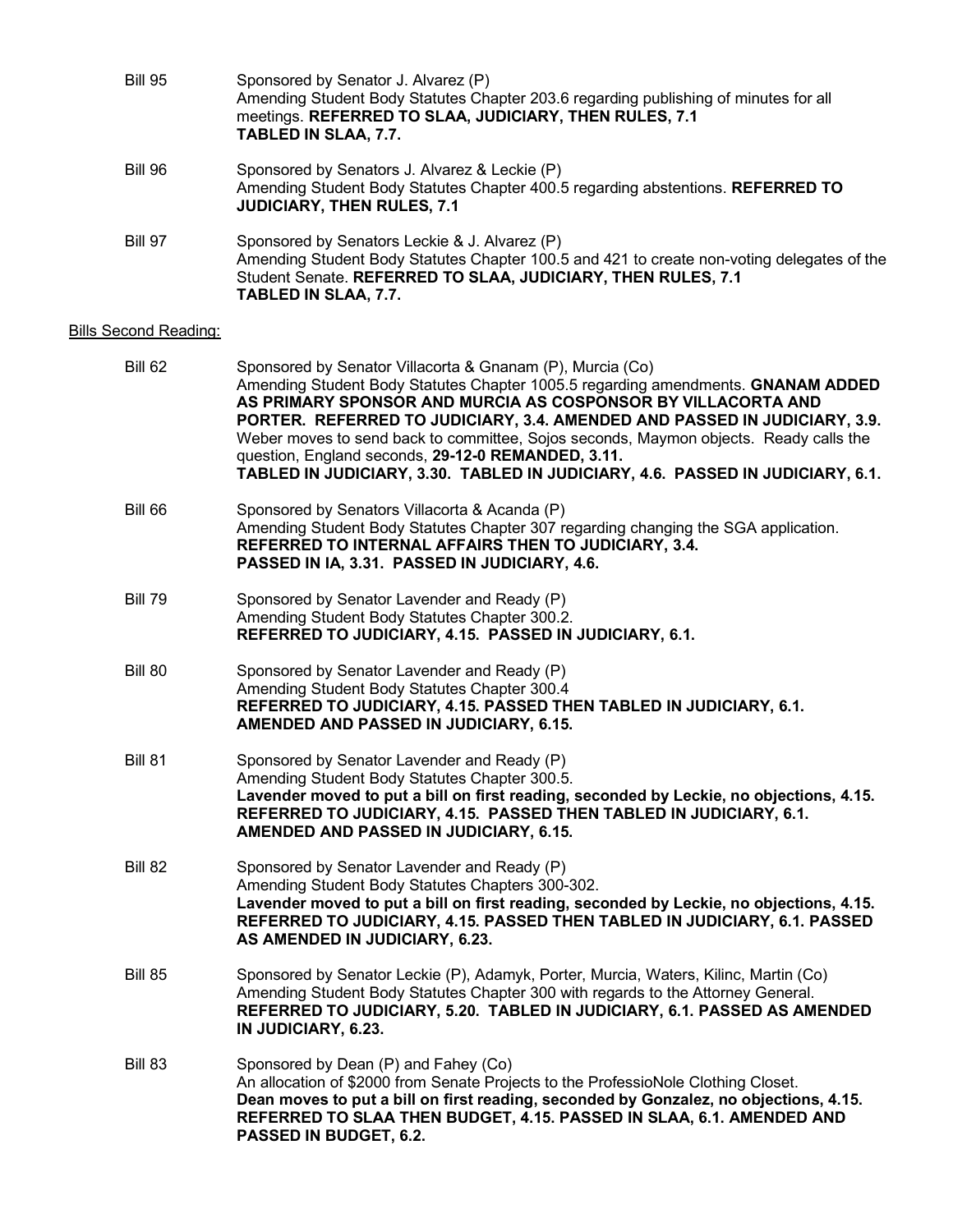| Bill 84 | Sponsored by Senator Leckie (P)<br>Amending Student Body Statutes Chapter 509 with regards to appointing General Counsel.<br>REFERRED TO JUDICIARY, 5.20. TABLED IN JUDICIARY, 6.1.<br>PASSED IN JUDICIARY, 6.15.                 |
|---------|-----------------------------------------------------------------------------------------------------------------------------------------------------------------------------------------------------------------------------------|
| Bill 88 | Sponsored by Senator Gnanam (P) and Bogle (Co)<br>Amending Student Body Statutes Chapter 207.4 with regards to New Senator Orientation.<br><b>REFERRED TO JUDICIARY, THEN RULES, 7.1</b><br>AMENDED AND PASSED IN JUDICIARY, 7.7. |
| Bill 89 | Sponsored by Senator Murcia (P)<br>Amending Student Body Statutes Chapter 401.3 regarding omnibus bills. REFERRED TO<br><b>JUDICIARY, 7.1</b><br>AMENDED AND PASSED IN JUDICIARY, 7.7.                                            |

## Constitutional Amendments:

| Amendment 1   | Sponsored by Senator Leckie (P)<br>To create a constitutional review commission in the Student Body Constitution. REFERRED<br>TO JUDICIARY, SLAA, THEN RULES, 7.1<br>AMENDED AND PASSED IN JUDICIARY, 7.7.                                                                           |
|---------------|--------------------------------------------------------------------------------------------------------------------------------------------------------------------------------------------------------------------------------------------------------------------------------------|
| Amendment 2   | Sponsored by Senator Murcia (P) and Chabot (Co)<br>Amending Student Body Constitution with regards to the number of Student Senators.<br>REFERRED TO JUDICIARY, SLAA, THEN RULES, 7.1<br>AMENDED AND PASSED IN JUDICIARY, 7.7.                                                       |
| Amendment 3   | Sponsored by Senator Murcia (P)<br>Amending the Student Body Constitution to limit the number of students needed for a petition<br>of recall. REFERRED TO JUDICIARY, SLAA, THEN RULES, 7.1<br>AMENDED AND PASSED IN JUDICIARY, 7.7.                                                  |
| Amendment 4   | Sponsored by Senator J. Alvarez (P)<br>Amending the Student Body Constitution to abolish the offices of the Student Body President<br>and Vice President to establish an Executive Council. REFERRED TO JUDICIARY, SLAA,<br>THEN RULES, 7.1.<br>TABLED IN JUDICIARY, 7.7.            |
| Amendment 5   | Sponsored by Senator J. Alvarez (P)<br>To make the Student Body President and Vice President run separately.                                                                                                                                                                         |
| Amendment 6   | Sponsored by Senator J. Alvarez (P)<br>Editing the Student Body Constitution with regards to the Student Body Treasurer                                                                                                                                                              |
| Resolutions:  |                                                                                                                                                                                                                                                                                      |
| Resolution 45 | Sponsored by Senator Porter (P)<br>Regarding the University's partnership with Honorlock.<br>Porter moves to place a resolution on the floor, seconded by Gnanam.<br>REFERRED TO SLAA. PASSED IN SLAA, 6.1. REMANDED BACK TO SLAA, 7.1<br>(Porter/England). TABLED IN SLAA, 7.7.     |
| Resolution 48 | Sponsored by Senator Gnanam (P) and Bogle (Co)<br>Commending the five years of education and service that Green Dot has provided FSU and<br>encouraging members of the student body to go through Green Dot Training. REFERRED TO<br>JUDICIARY, THEN SLAA, 7.1. TABLED IN SLAA, 7.7. |
| Resolution 49 | Sponsored by Senator Chabot (P) and Leckie, Murcia (Co)                                                                                                                                                                                                                              |
|               |                                                                                                                                                                                                                                                                                      |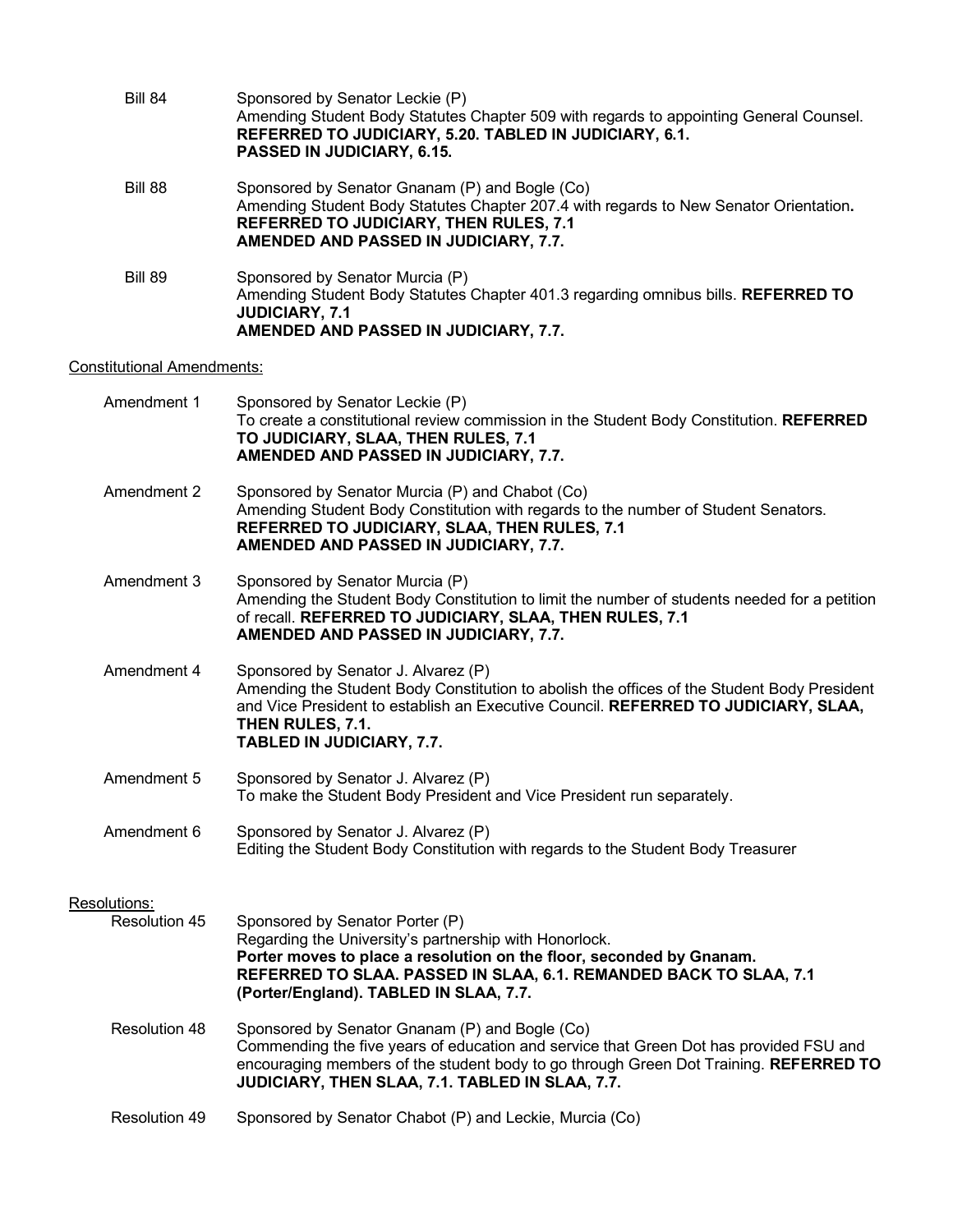Encouraging the City of Tallahassee to aid and support students who suffer hardships due to COVID. **REFERRED TO SLAA, 7.1. TABLED IN SLAA, 7.7.** Resolution 52 Sponsored by Senator Murcia (P) and Leckie (Co) Amending Student Senate Rules of Procedure 1.7 and 6.4 with regards to the Internal Affairs Committee. **REFERRED TO IA THEN RULES, 7.1 PASSED IN IA, 7.7.** Resolution 53 Sponsored by Senator Murcia (P) Amending Student Senate Rules of Procedure 10.17. **REFERRED TO RULES, 7.1** Resolution 54 Sponsored by Murcia (P) and Chabot (Co) Amending Student Senate Rules of Procedure Rule 1 regarding the organizational meeting of the Senate. **REFERRED TO RULES, 7.1** Resolution 55 Sponsored by Murcia (P) and Chabot (Co) Amending Student Senate Rules of Procedure Rule 1 with regards to attendance for Senate leadership decisions. **REFERRED TO RULES, 7.1** Resolution 56 Sponsored by Senator Stinson (P) and England (Co) Student Senate's Commitment to the Student Veterans Center and the Cord and Coin Ceremony. **REFERRED TO SLAA, 7.1. AMENDED AND PASSED IN SLAA, 7.7.**  Resolution 57 Sponsored by Senator Murcia Amending Student Senate Rules of Procedure 11.10 regarding pro/con debate. **REFERRED TO RULES, 7.1** Resolution 58 Sponsored by Senator J. Alvarez Amending Student Rules of Procedure 13.8 regarding Senator absences. **REFERRED TO RULES, 7.1** Resolution 59 Sponsored by Senators Rudd, Adamyk (P), Adams, Cusnier, England, Mougey, Murray, Selva, and Stinson (Co) Student Senate committing to better support the Jewish community in SGA. **Murcia moves to send the resolution to committee, England seconds. REFERRED TO SLAA, 7.1. AMENDED AND PASSED IN SLAA, 7.1.**  Resolution 60 Sponsored by Senators Waters, Garcia (P), A. Alvarez, J. Alvarez, Gabadage, Gonzalez, Medley-Neyra, Palacio, Tookes Advocating for the renaming of Doak Campbell Stadium to Charlie Ward Field. **REFERRED TO SLAA THEN RULES, 7.1. TABLED IN SLAA, 7.7.** Resolution 61 Sponsored by Senators Garcia, Waters (P), A. Alvarez, J. Alvarez, Gabadage, Gonzalez, Medly-Neyra, Palacio Advocating for the renaming of Suwannee room to Eva Killings Suwannee Room. **REFERRED TO SLAA THEN RULES, 7.1. TABLED IN SLAA, 7.7.** Resolution 62 Sponsored by Senators Leckie, Gonzalez (P), Waters, Garcia, Gabadage, Mougey, and Rudd Encouraging Florida State University to require the completion of a race and ethnicity credit before graduation. **REFERRED TO SLAA THEN RULES, 7.1. TABLED IN SLAA, 7.7.** Resolution 63 Sponsored by Chabot and J. Alvarez Urging the leadership of FSU ROTC to take means to remove any Battle Streamers related to the actions taken by Confederate military forces during the Civil War. **REFERRED TO SLAA THEN RULES, 7.1. TABLED IN SLAA, 7.7.** Resolution 64 Sponsored by Chabot, Murcia (P), J. Alvarez, Hinks, Gnanam